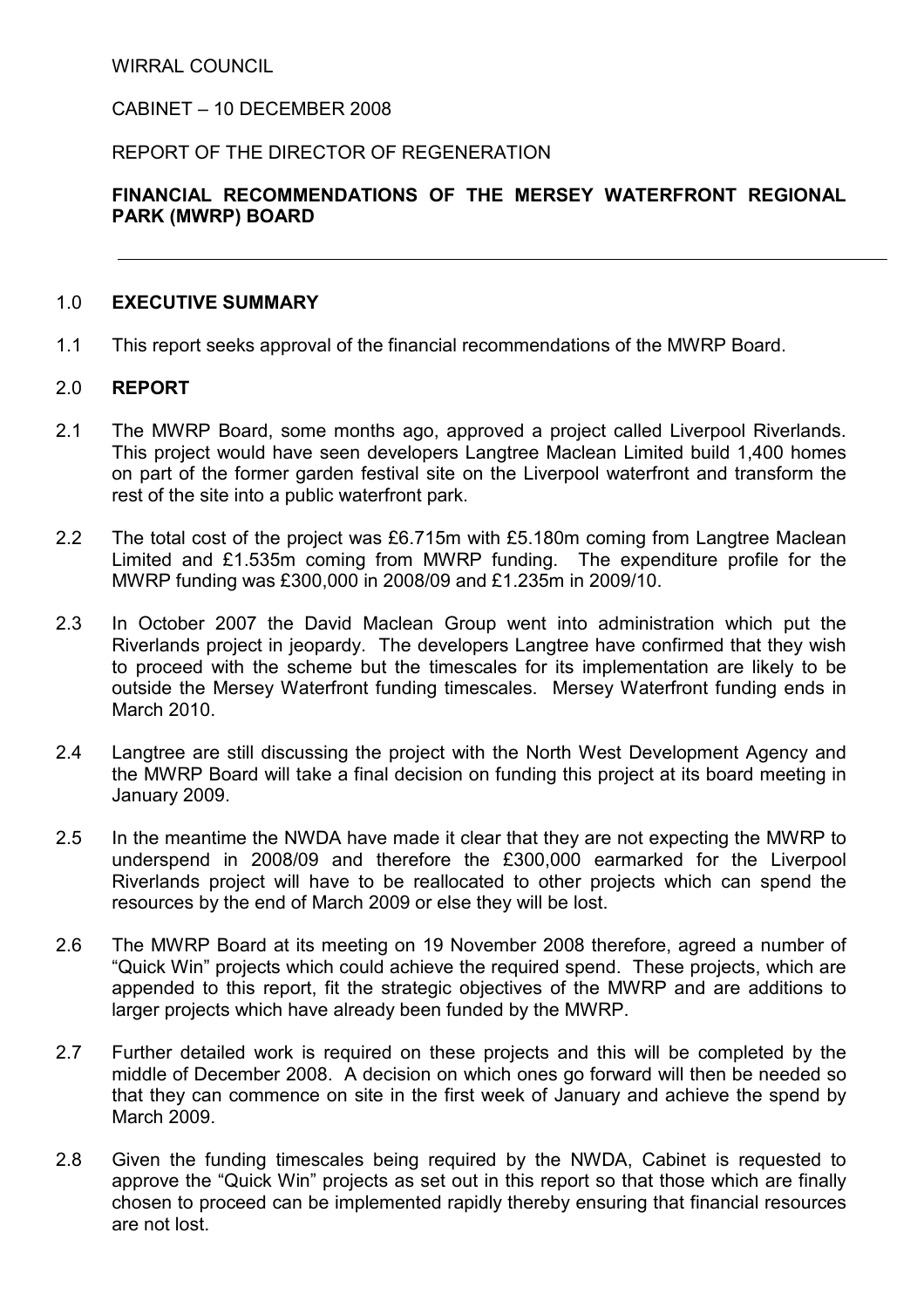2.9 The final decision on which projects proceed will be taken by the Chair of the MWRP Board in conjunction with the Cabinet Member for Regeneration representing the Accountable Body.

# 3.0 FINANCIAL IMPLICATIONS

- 3.1 MWRP is funded by a grant which is made available by the North West Regional Development Agency. Wirral Council is the Accountable Body for the MWRP.
- 3.2 If the MWRP underspends in 2008-09 then the NWDA has advised that the underspent amount will be lost to the MWRP.

## 4.0 STAFFING IMPLICATIONS

4.1 There are none arising from this report.

### 5.0 EQUAL OPPORTUNITIES IMPLICATIONS

5.1 Mersey Waterfront promotes equal opportunities for all.

## 6.0 COMMUNITY SAFETY IMPLICATIONS

6.1 The projects outlined in this report will improve security in the areas of the promenade and canal corridor.

## 7.0 LOCAL AGENDA 21 IMPLICATIONS

- 7.1 All the projects will be implemented in keeping with the principles of Agenda 21. In particular, they will seek to address:
	- Efficient use of resources and energy
	- Minimisation of waste
	- Reduction of pollution
	- Promotion of accessibility and sustainable transport
	- Enrichment of local identity

### 8.0 PLANNING IMPLICATIONS

8.1 There are no known Planning implications arising directly from this report.

# 9.0 ANTI-POVERTY IMPLICATIONS

9.1 There are none arising directly from this report.

#### 10.0 SOCIAL INCLUSION IMPLICATIONS

10.1 MWRP seeks to promote social inclusion by opening up to access for all Members of the community the waterfront areas of the MWRP area.

## 11.0 LOCAL MEMBER SUPPORT IMPLICATIONS

11.1 This report will be of interest to all Members of the Council as Wirral is the Accountable Body for the MWRP.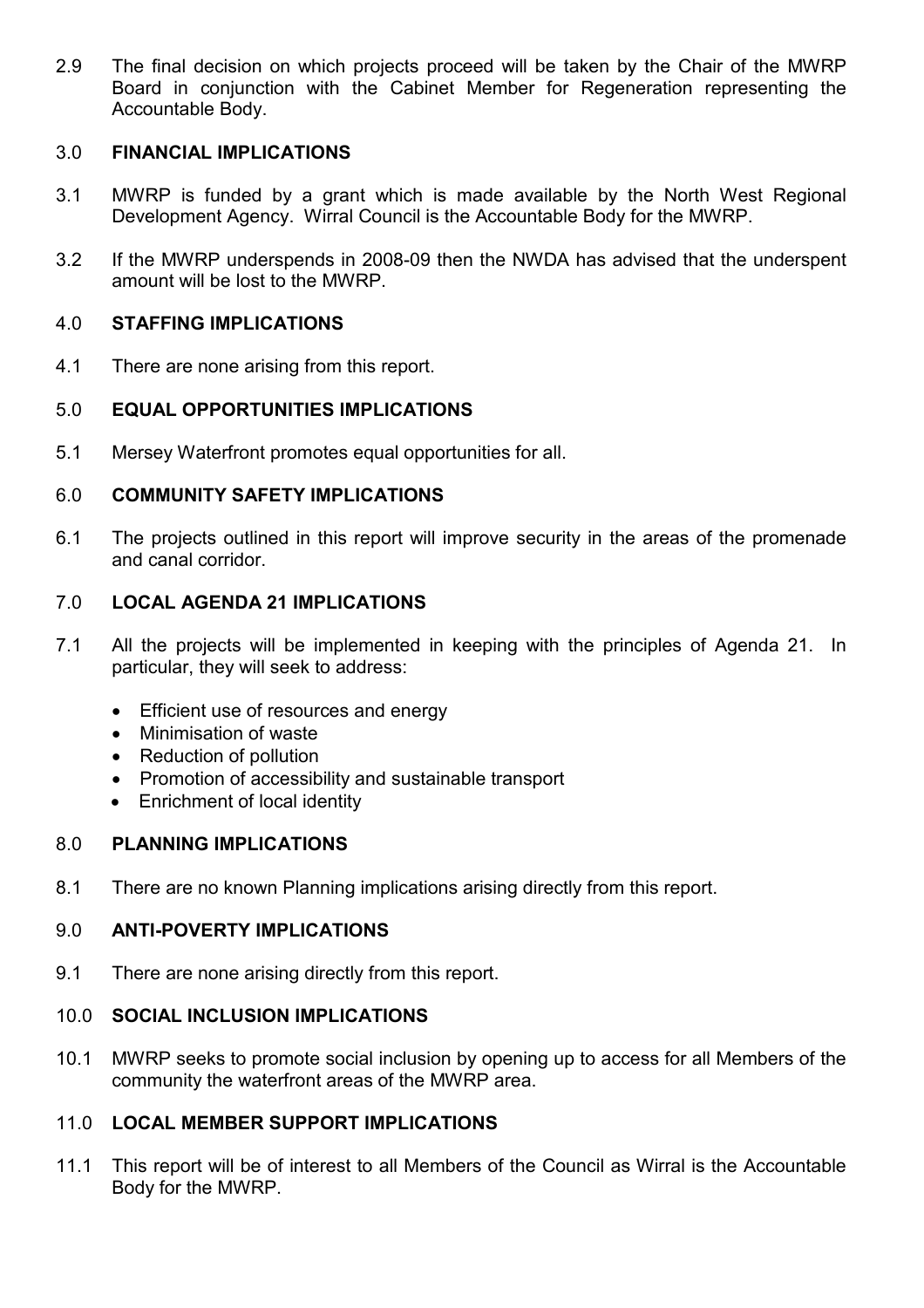#### 12.0 BACKGROUND PAPERS

12.1 Mersey Waterfront papers were used in the preparation of this report and these are held in the Regeneration Department at Wallasey Town Hall.

## 13.0 RECOMMENDATIONS

13.1 It is recommended that:

 (1) the "Quick Win" projects are approved by Cabinet so that decisions can be made before the end of December on which ones should be implemented to expend the £300,000 projected shortfall from the Riverlands Project in 2008-09;

 (2) "call in" is waived to enable the timescales and expenditure profile required by the NWDA to be met and the Council be informed accordingly; and

 (3) the Cabinet Member for Regeneration on behalf of the Accountable Body for the MWRP agrees the projects to be implemented with the Chair of the MWRP Board.

Alan Stennard Director of Regeneration

This report was prepared by David Ball who can be contacted on 691-8395.